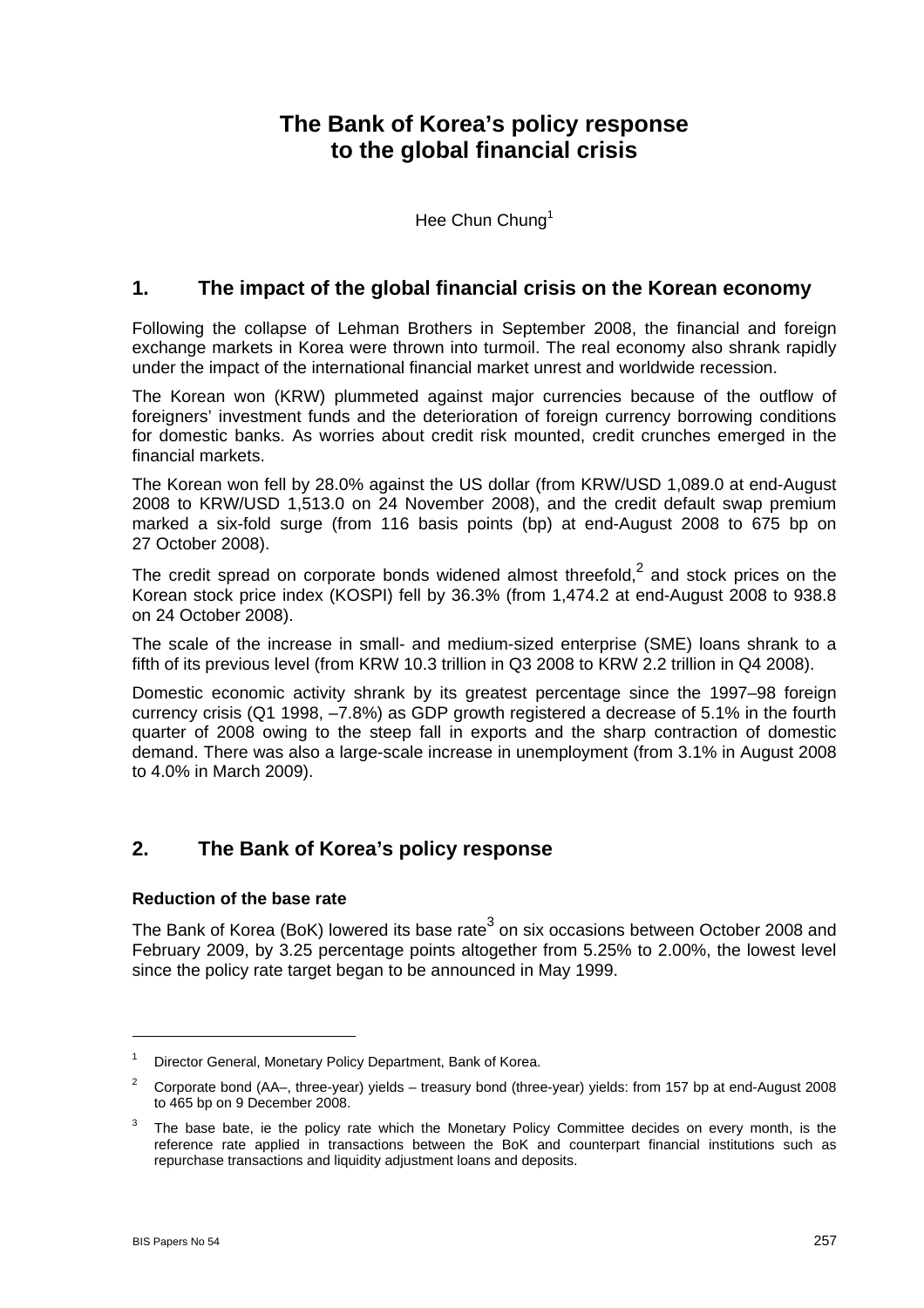

## Figure 1 **The Bank of Korea base rate1**

 $1$  The overnight call rate target, until February 2008.

Source: Bank of Korea.

### **Expansion of liquidity supply**

The BoK supplied liquidity totalling KRW 18.5 trillion (equivalent to around 28.5% of reserve money as of end-2008) by means of open market operations to ensure the seamless circulation of funds in the money and bond markets. In addition, by way of support for the setting up of a Bond Market Stabilisation Fund capitalised at KRW 5 trillion, the BoK provided KRW 2.8 trillion.

The BoK included bank debentures and certain government agency bonds as the securities eligible for use in open market operations, which originally included only treasury bonds, government-guaranteed bonds and monetary stabilisation bonds. The eligible counterparties for repurchase (RP) operations were also extended from the previous focus on banks (19 banks and two securities companies) to include an additional 12 securities companies.

### **Support for the expansion of banks' credit supply capacity**

To facilitate the supply of credit through banks, the BoK took various measures, such as raising its aggregate credit ceiling, paying banks' interest on their required reserve deposits, and helping banks to build up their capital.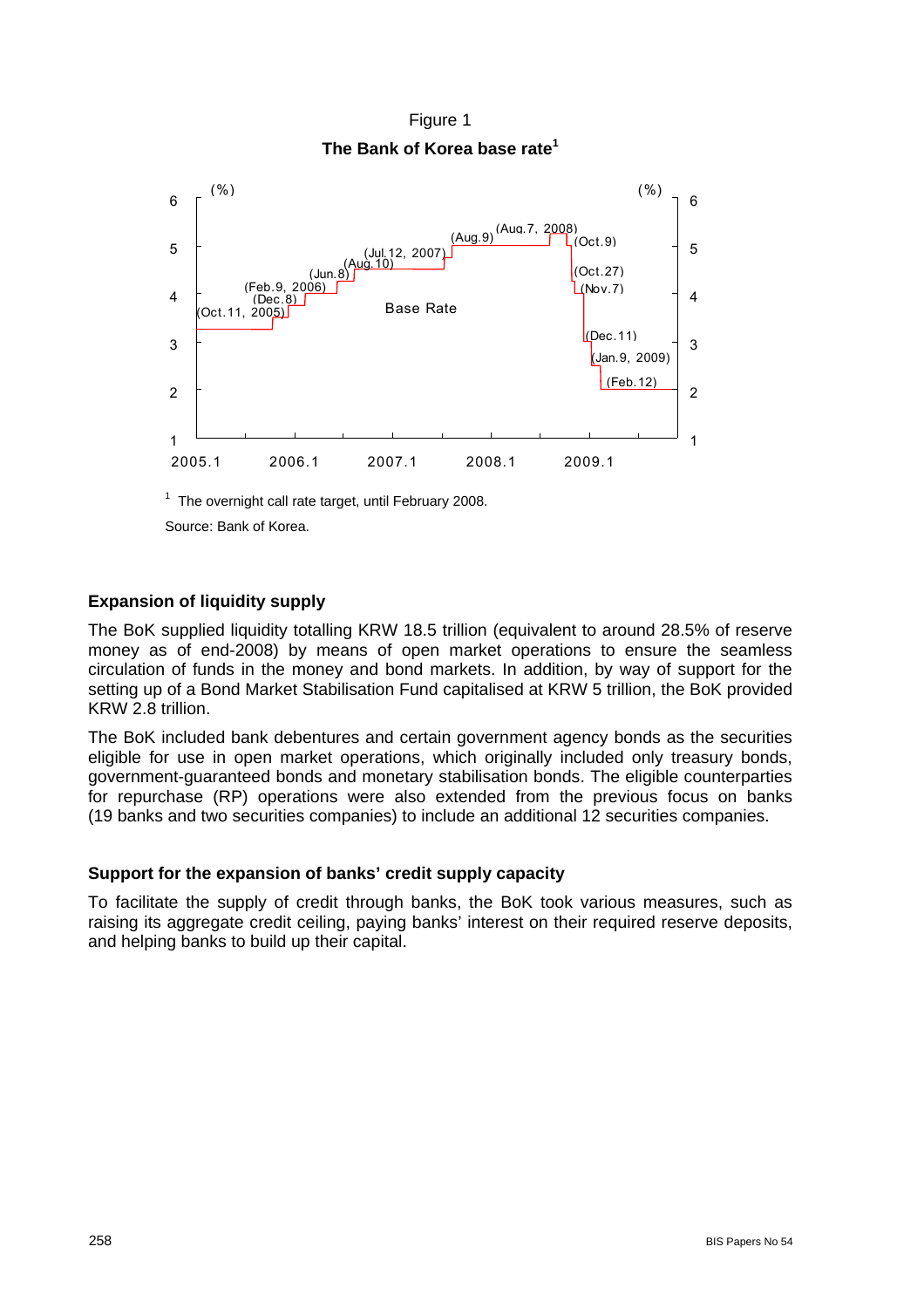Figure 2 **Adjustment of the aggregate credit ceiling** 



Source: Bank of Korea.

To increase the incentives for banks to lend to SMEs, the aggregate credit ceiling was raised by more than 50% (from KRW 6.5 trillion in November 2008 to KRW 10 trillion in March 2009). In order to help banks expand their credit supply by raising their BIS capital adequacy ratios, the BoK paid them one-off interest of KRW 0.5 trillion on their required reserve deposits. The BoK also provided KRW 3.3 trillion for the formation of a KRW 4 trillion Bank Recapitalisation Fund. This fund supported the enhancement of banks' equity capital through the purchase of related subordinated debt and hybrid bonds.

### **Actions taken to stabilise the foreign exchange market**

The BoK undertook timely and effective actions to contain foreign exchange market unrest at an early stage and avoid it escalating into a foreign exchange crisis.

The BoK entered into a USD 30 billion swap arrangement with the US Federal Reserve and a 180 billion yuan/KRW 38 trillion swap arrangement<sup>4</sup> with the People's Bank of China. The BoK also expanded the ceiling of an existing currency arrangement with the Bank of Japan from USD 3 billion equivalent to USD 20 billion equivalent.<sup>5</sup>

 $\overline{a}$ 

<sup>4</sup> This is separate from the existing currency swap arrangement already entered into under the framework of the Chiang Mai Initiative (CMI).

<sup>5</sup> Apart from the currency swap arrangement within the framework of the CMI, the BoK and the Bank of Japan also entered into a bilateral won-yen currency swap for a non-crisis situation, the ceiling of which was expanded in December 2008.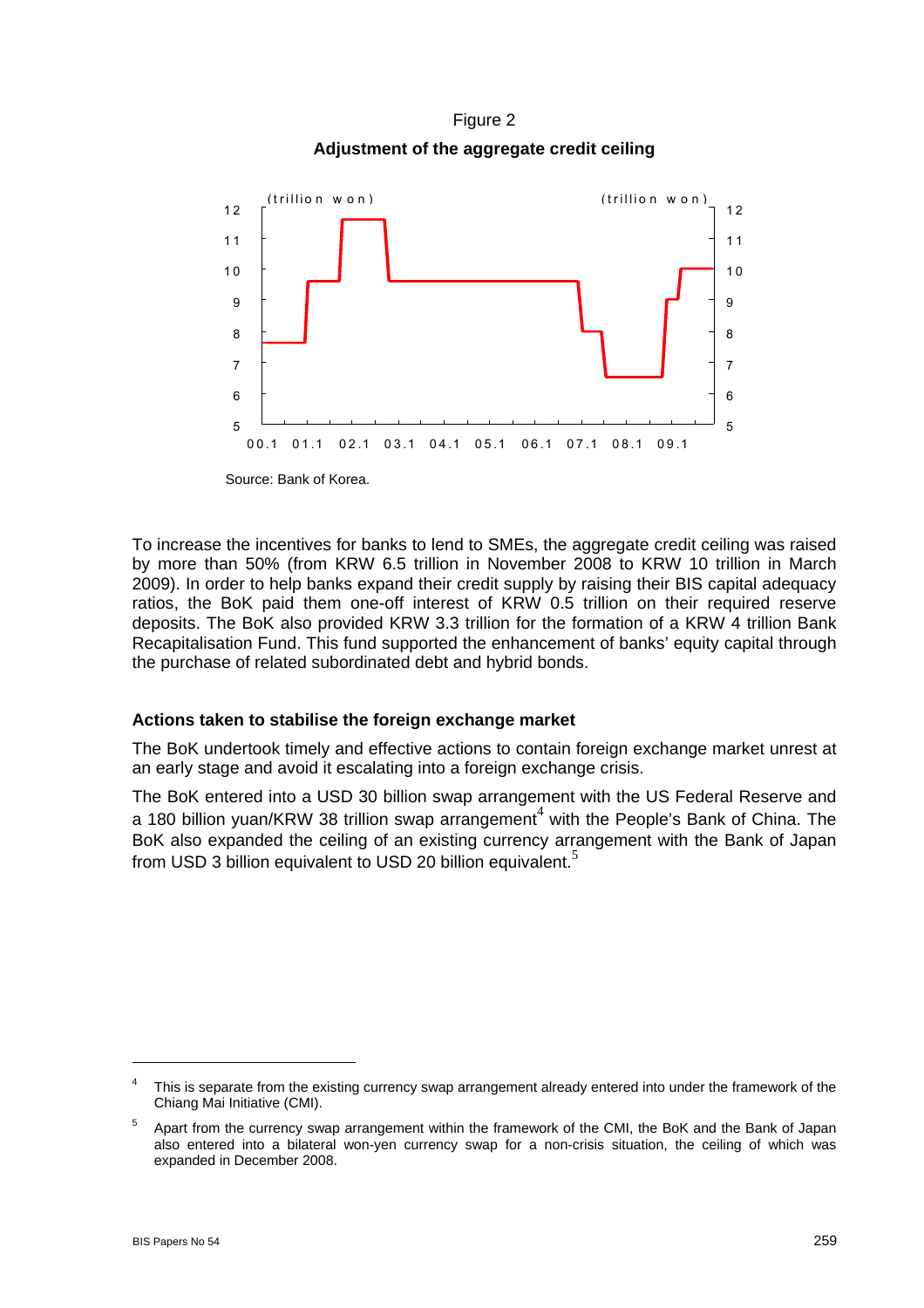#### Table 1

|                      | <b>US Federal Reserve</b>    | People's Bank of<br>China | <b>Bank of Japan</b>         |
|----------------------|------------------------------|---------------------------|------------------------------|
| Ceiling              | USD 30 billion               | 180 billion yuan          | USD 20 billion<br>equivalent |
| Date of announcement | 30 October 2008              | 12 December 2008          | 12 December 2008             |
| Expiry date          | 1 February 2010 <sup>1</sup> | 3 years                   | 1 February 2010 <sup>2</sup> |

 $1$  The original expiry date was set at 30 April 2009, but the term of the swap arrangement was extended by six months ( $\tilde{3}$  February 2009) and by a further three months (26 June).  $\tilde{a}$  The original expiry date was set at 30 April 2009, but the term of the swap arrangement was extended by six months (31 March 2009) and by a further three months (16 October).

Source: Bank of Korea.

The BoK provided a total of USD 26.6 billion in foreign currency liquidity to banks experiencing difficulties in raising overseas funding. Approximately USD 10 billion from the BoK's foreign reserves was provided to the swap market by way of competitive auction. In addition, a cumulative USD 16.4 billion was supplied through the competitive auction loan facility using the proceeds of currency swaps with the US Federal Reserve.

Besides these programmes, the BoK introduced the Foreign Currency Loans Secured by Export Bills Purchased scheme in order to provide incentives for banks to be active in handling trade financing for SMEs.

| Table 2<br>Bank of Korea foreign currency liquidity supply<br>(in USD billions) |                 |               |                                         |  |  |  |  |
|---------------------------------------------------------------------------------|-----------------|---------------|-----------------------------------------|--|--|--|--|
|                                                                                 | <b>Plan</b>     | <b>Supply</b> | <b>Period (numbers)</b>                 |  |  |  |  |
| Competitive auction                                                             | 10              | 10.3          | 21 October to 16 December<br>2008       |  |  |  |  |
| Swap facility                                                                   |                 |               | (7 occasions)                           |  |  |  |  |
| Competitive auction                                                             | 30 <sup>1</sup> | 16.3          | 2 December 2008 to 20 January<br>2009   |  |  |  |  |
| Loan facility                                                                   |                 |               | (5 occasions)                           |  |  |  |  |
| Foreign currency loans<br>secured by export bills                               | 10              | 0.2           | 10 December 2008 to 25<br>February 2009 |  |  |  |  |
|                                                                                 |                 |               | (7 occasions)                           |  |  |  |  |
| Total                                                                           | 50              | 26.8          |                                         |  |  |  |  |

 $1$  The ceiling for the swap arrangement between the BoK and the US Federal Reserve.

Source: Bank of Korea.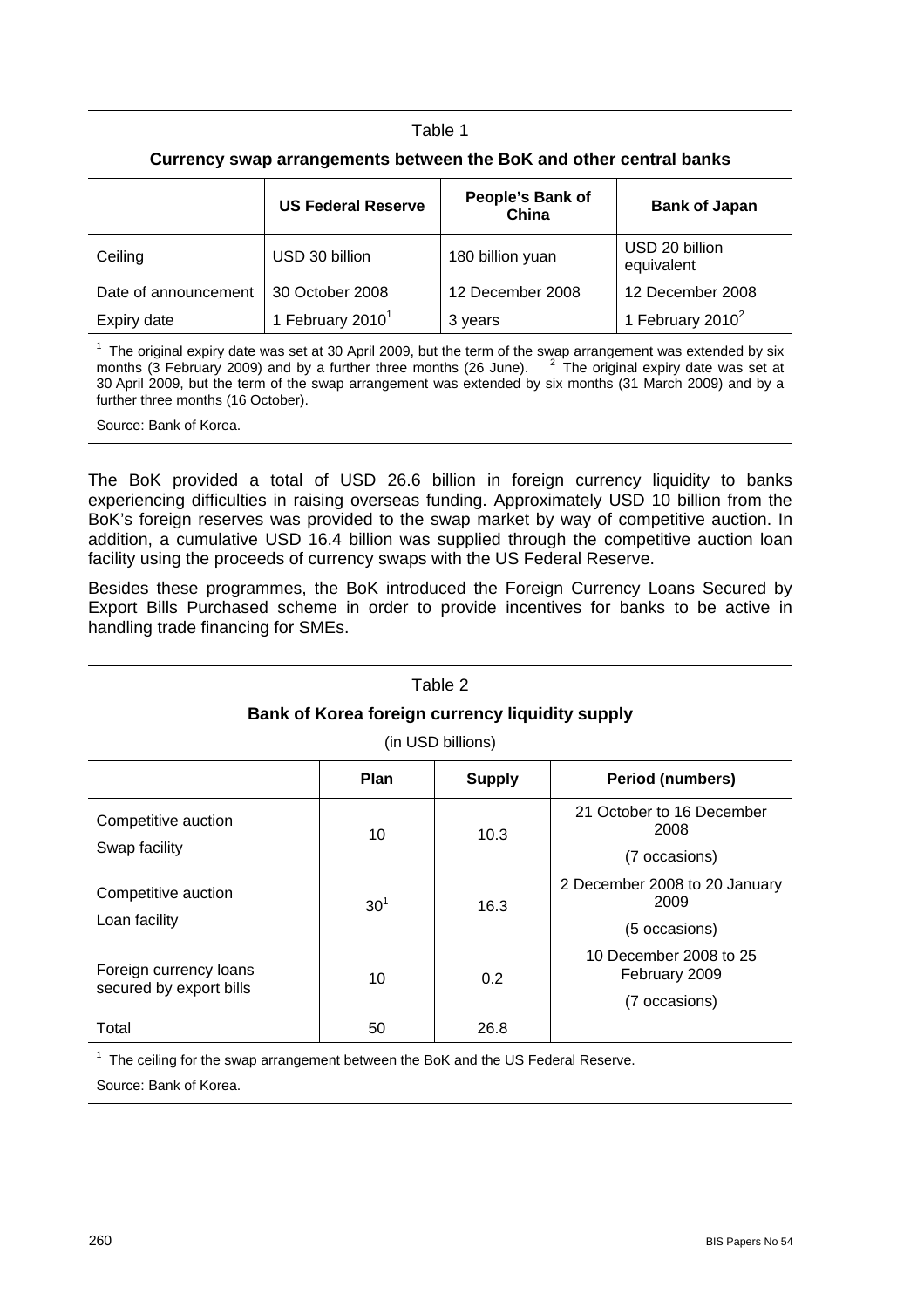## **3. The current Korean economic situation**

#### **Financial and foreign exchange markets**

Since Q2 2009 the Korean financial and foreign markets have been quickly regaining stability, while a progressively more pronounced recovery trend has also been apparent in the real sector.

With the waning of credit risk fears, the spread<sup>6</sup> between high quality (at least A rated) corporate bonds and treasury bonds has narrowed to its level prior to the collapse of Lehman Brothers.

However, the credit spreads<sup>7</sup> on sub-investment grade corporate bonds (BBB and lower) still remain at a high level, so the situation of credit differentiation persists.



Figure 3 **Bond yields and credit spreads**

Source: Bank of Korea; Koscom Corp.

As regards the issuance of corporate bonds, although only top paper could be issued immediately after the failure of Lehman Brothers, there has recently been a substantial increase in the issuance of subprime corporate bonds.<sup>8</sup>

Stock prices (KOSPI) rose sharply from March 2009 onwards amid increasing anticipation of a recovery of business activity and foreigners' sustained, large-scale net purchase position. Consequently, KOSPI registered its highest level for the year to date of 1,719 points on

<sup>6</sup> Corporate bonds (AA–, 3-year) yields − treasury bonds (3-year) yields: from 157 bp at end-August 2008 to 465 bp on 9 December 2008 and 111 bp at end-November 2009.

<sup>7</sup> Corporate bonds (BBB–, 3-year) yields – treasury bonds (3-year) yields: from 450 bp at end-August 2008 to 876 bp on 4 February 2009 and 726 bp at end-November 2009.

<sup>8</sup> Weight of subprime corporate bonds: from 0.2% in December 2008 to 14.0% in August 2009 to 20.3% in September 2009 and 32.5% in October 2009.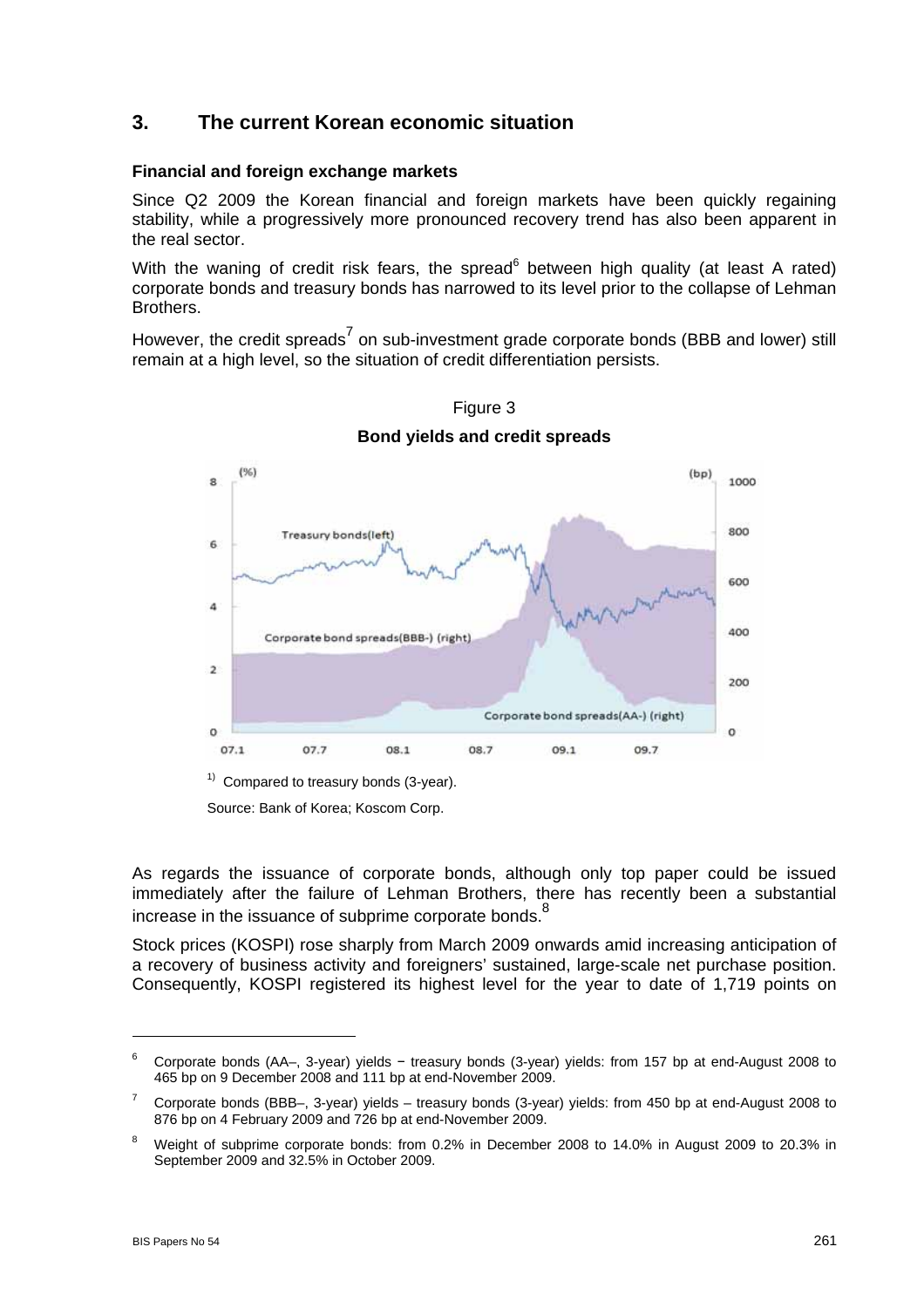22 September 2009. In recent weeks, wide fluctuations have persisted under the burden of the sharp rise that occurred within a short period of time.

Foreign investors' net purchases reached KRW 30.2 trillion from March to November 2009. As a result, the foreign share in total Korean stock market capitalisation moved higher than prior to the collapse of Lehman Brothers (from 28.9% at end-August 2008 to 25.7% on 14 April 2009 and to 30.5% at end-November 2009).



## Figure 4 **KOSPI and foreigners' net share purchases**

The extent to which Korean stock prices have recovered lost ground (115.2%) stands at a high level compared with global markets (MSCI Global: 70.2%) and emerging markets (MSCI EM: 99.4%).

| Table 3             |                           |                                                      |                          |                             |  |  |  |
|---------------------|---------------------------|------------------------------------------------------|--------------------------|-----------------------------|--|--|--|
| <b>Stock prices</b> |                           |                                                      |                          |                             |  |  |  |
|                     | <b>End-August</b><br>2008 | <b>Lowest point</b><br>after the crisis <sup>1</sup> | End-November<br>$2009^2$ | Recovery ratio <sup>3</sup> |  |  |  |
| Korea KOSPI         | 1,474.2                   | $938.7 (-36.3)$                                      | $1,555.6 (+65.7)$        | 115.2                       |  |  |  |
| <b>MSCI Global</b>  | 1,344.9                   | $688.6 (-48.8)$                                      | $1,149.0 (+66.9)$        | 70.2                        |  |  |  |
| <b>MSCI EM</b>      | 956.3                     | $454.3 (-52.5)$                                      | 953.1 (+109.8)           | 99.4                        |  |  |  |

 $1$  () represents the rate of recovery of the level at end-August 2008 (%).  $2$  $2$  ( ) represents the percentage increase compared to the lowest point. (end-November 2009 – the lowest point after the start of the crisis)/(end-August 2008 – the lowest point after the start of the crisis).

In the foreign exchange market, the Korean won has appreciated against major currencies thanks to the continuing current account surpluses (cumulative surplus February–October 2009, USD 37.3 billion) and to the net inflows of foreign portfolio investment funds. There has also been a marked improvement in foreign currency borrowing conditions for domestic banks.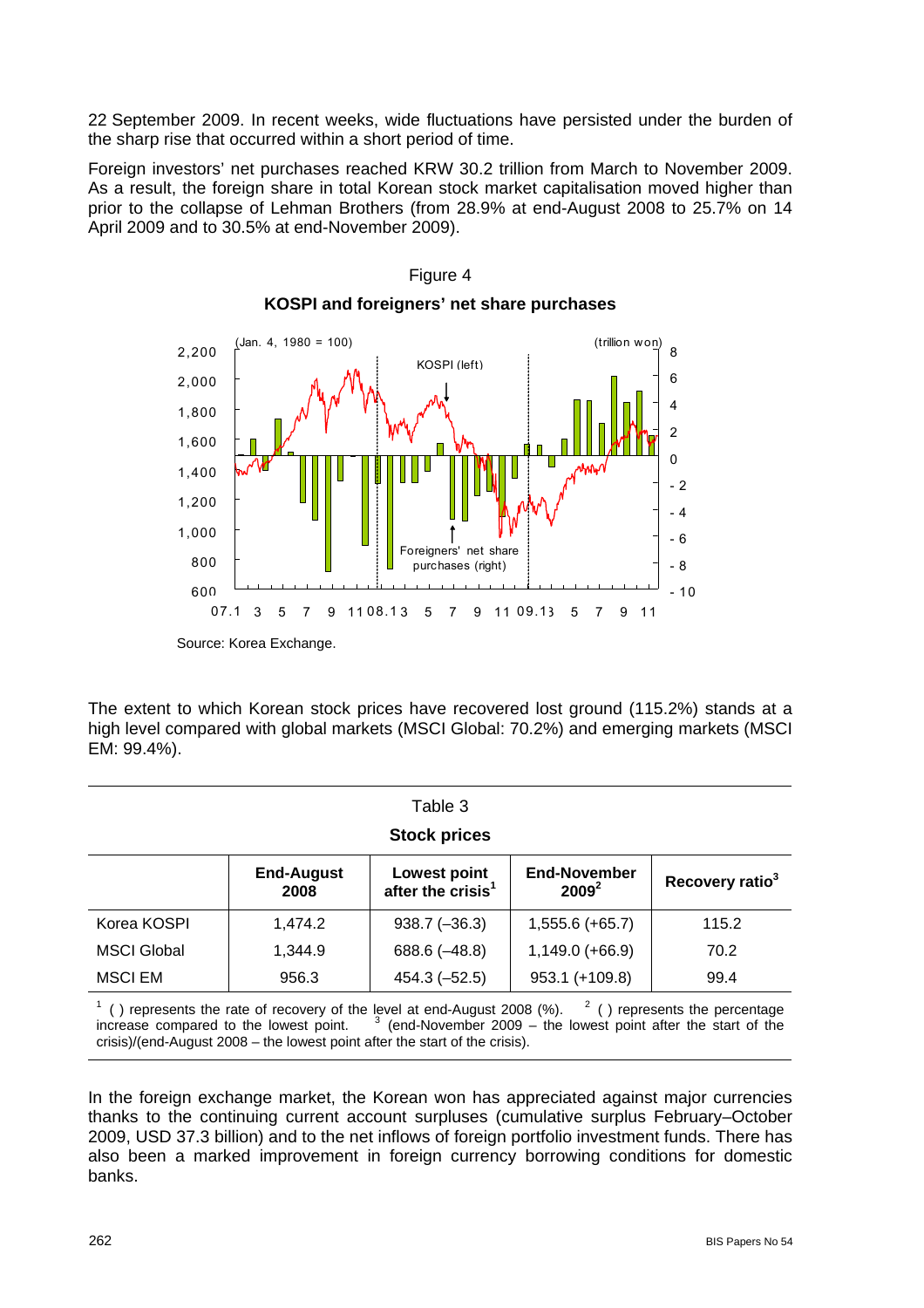Figure 5 **Exchange rate and CDS premium<sup>1</sup>**



<sup>1</sup> Foreign Exchange Stabilisation Fund bonds, 5-year maturity. Source: Korea Money Brokerage Corp; Bloomberg.

The credit default swap (CDS) premium $9$  now stands at a lower level than prior to the collapse of Lehman Brothers, marking 106 bp as of end-November 2009.

The Korean won traded at 1,162.8 won to the US dollar as of end-November 2009. This represented a 35.0% appreciation of the Korean won against the US dollar from its lowest point (2 March 2009, 1,570.3 KRW/USD) following the collapse of Lehman Brothers, but it has not yet returned to the level prior to the onset of the crisis (end-August 2008,1,089.0 KRW/USD).

Similarly, domestic banks' foreign currency borrowing conditions have greatly improved, as rollovers of borrowings are proceeding smoothly and premium interest rates are steadily declining. Consequently, the foreign currency liquidity support provided to them by the BoK has been consistently redeemed.

### **Real economy and prices**

In the real economy, the GDP growth rate was 2.6% (quarter-on-quarter) for Q2 2009, and rose even higher, reaching 3.2% in Q3 2009 thanks to the continued recovery of exports and a constant increase in domestic consumption.

 $\overline{a}$ 

<sup>9</sup> It stood at 116 bp at end-August 2008, compared to 675 bp on 27 October 2008 and 106 bp on 30 November 2009.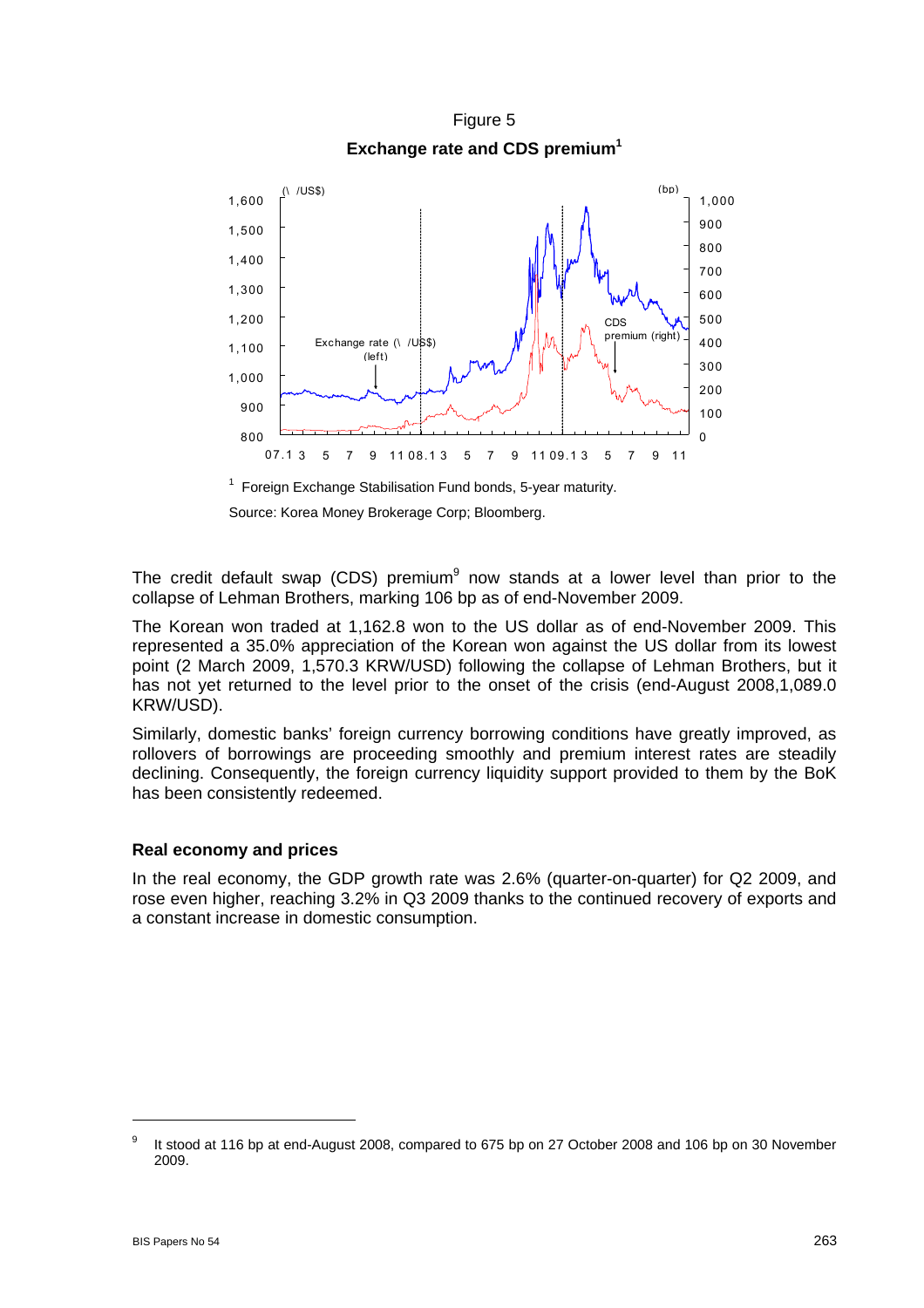

The rate of consumer price increases remained stable within the inflation target range (2.5– 3.5%), as demand-side pressures were weak owing to the economic downturn, and international oil prices remained lower than in the previous year.



Figure 7 **CPI and core inflation** 

House prices regained an upward trend from April 2009, having fallen only slightly in spite of the financial crisis. House prices in major developed nations such as the United States and the United Kingdom fell by 20–30% compared to their peak levels, and their downward trend has persisted or exhibited only a very slight uptick. In contrast, house prices in Korea shifted to an upward trend after marking a decline of 2.1%. As of end-October 2009, the prices of apartments for reconstruction in the three Gangnam districts in Seoul were hovering above their September 2008 pre-Lehman Brothers levels.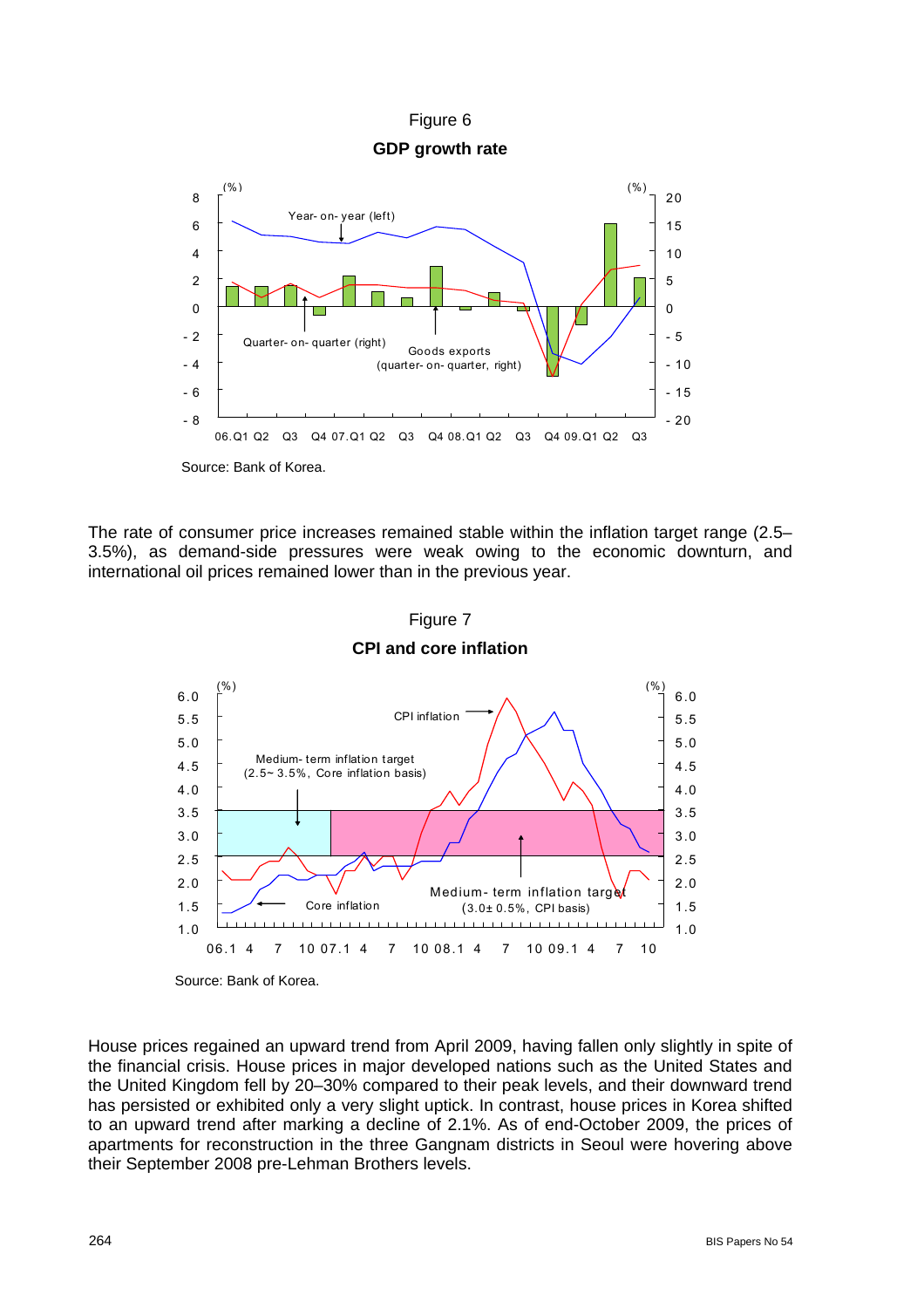Recently, however, the rise in house prices appears to have faltered somewhat, due to the prudential regulation of financial institutions by the government, including the extended application of debt-to-income (DTI) regulations.



Figure 8 **House prices**<sup>1</sup>  **and mortgage loans**1, 2

Source: Bank of Korea; Kookmin Bank.

### **4. Assessment of the Bank of Korea's policy response**

The steps taken by the BoK following the collapse of Lehman Brothers in September 2008 are considered to have played a very important role in stabilising the financial and foreign exchange markets and are accelerating the recovery of business activity.

In terms of timeliness, the BoK contributed to bringing a prompt halt to the spread of financial instability by putting in place the majority of its countermeasures immediately after the onset of the crisis. In particular, considering that the fiscal expansion policies could only fully come into effect from the beginning of 2009, the monetary policy response in the immediate aftermath of the crisis is thought to have played a vital role in lessening the impact on the economy. The foreign currency liquidity supply schemes worked as a firewall, preventing the worsening overseas funding conditions from evolving into a currency crisis, and contributed to Korea maintaining its international credibility. For example, international credit rating agencies, such as Standard & Poors, unanimously endorsed the BoK's and the government's<sup>10</sup> foreign currency liquidity supply measures as swift and adequate immediately after their announcement (17–21 October 2008) and maintained their current sovereign ratings for Korea.

<sup>&</sup>lt;sup>10</sup> The government (Foreign Exchange Stabilisation Fund) also announced its own foreign currency liquidity supply measures amounting to USD 10 billion through swap trading, USD 14 billion through competitive auction loans, and USD 11 billion through support for trade finance, totalling USD 35 billion altogether. An additional USD 27.4 billion was supplied through the Export-Import Bank of Korea.